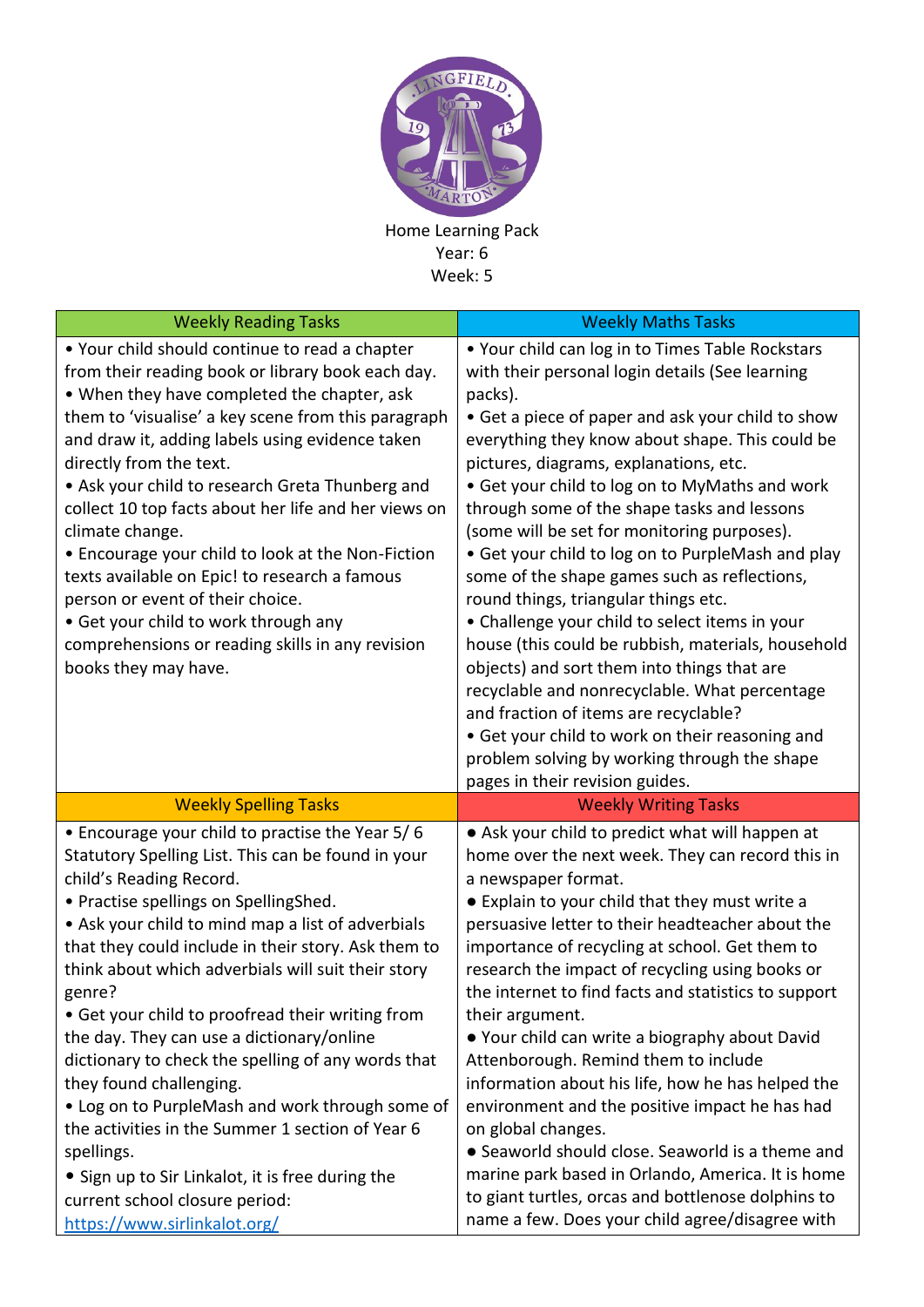|                                 | the above statement? Ask them to write a           |
|---------------------------------|----------------------------------------------------|
|                                 | discussion based on the above statement            |
|                                 | considering both sides of the argument.            |
|                                 | • Story Task: Your child has now written the       |
|                                 | opening of their story. They can continue writing  |
|                                 | their story thinking carefully about the range of  |
|                                 | conjunctions, pronouns and adverbials that are     |
|                                 | most suitable.                                     |
|                                 | • Log on to PurpleMash and play Flora's Trouble in |
|                                 | the grammar games.                                 |
|                                 | • Get your child to work through word types in any |
|                                 | revision guides they may have.                     |
| Learning project for this week: |                                                    |

The project this week aims to provide opportunities for your child to learn more about the environment. Learning may focus on changes to different environments, the impact of humans on environments, climate change etc.

• **Endangered Species** - the tiger, Amur leopard, orangutan, sea turtle and the Sumatran elephant are some of the most endangered animals on the planet. Ask your child to choose an animal from one region and describe how it has evolved to suit its habitat. Now ask them to consider how their chosen animal may need to adapt due to the current environment and human threats it faces. Create an informative leaflet about the threat the animal faces and what humans can do to minimise these threats.

• **Upcycling, upcycling** - encourage your child to choose an item within the house that they do not really use anymore - this could be an old item of clothing, accessory or household item - and upcycle it to make a new item that they will use. Ask them to evaluate the product and identify any areas that they could improve if they were to make it again. They may even want to write a set of instructions so that other people can upcycle the same item too.



• **Protecting our oceans** - marine life faces a number of threats including plastic pollution, tourism, habitat destruction, ocean warming and overfishing. How can we make a difference now? Discuss this question with your child and ask them to sketch an image representing the impact society is having on today's oceans using a drawing material of their choice. Afterwards, they may wish to sketch an image of an ideal ocean environment. Encourage them to use websites and books to find out what makes the best environment for marine life to flourish (you may wish to direct them to the Great Barrier Reef and its significance).

• **Do people intentionally damage an area?** - ask your child to imagine that a new park, housing development, restaurant or other structure is being built on green land near their home. How might this be positive for the environment? How might this be negative for the environment? Create a poster that explains the pros and cons of this new development. Consider wildlife, air and noise pollution and jobs.

**• Air Quality Improvement** - air quality has been debated across the globe and many are concerned that pollution is making the quality of air poor in many countries. However, in some big cities, they are introducing 'Clean Air Zones' from around July 2020. With this in mind, ask your child to create a set of